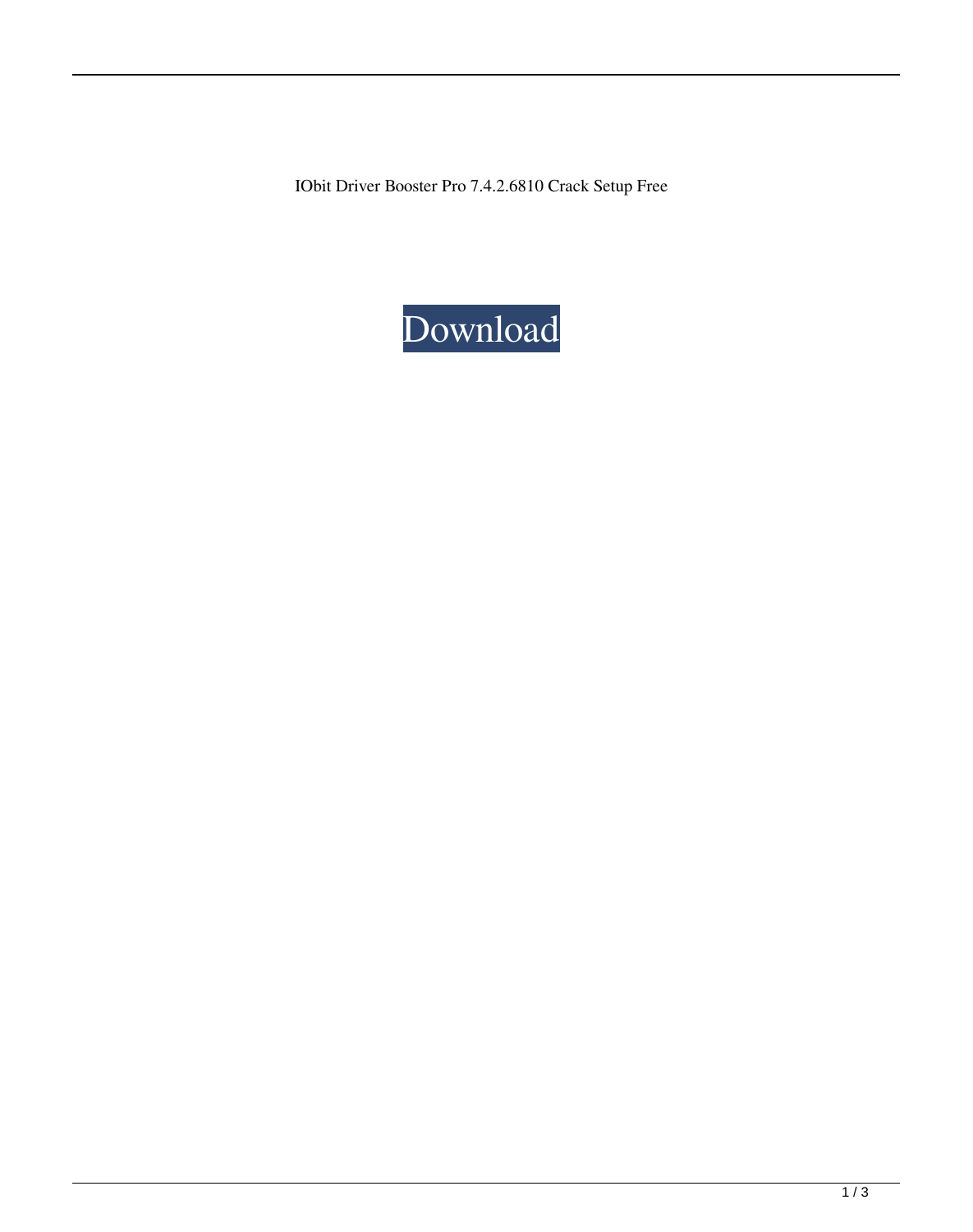7.0.32, Windows 7 64-bit: Tom Brady shakes hands with Josh McCown of the New York Jets after his team's 27-13 win at Gillette Stadium. (Julio Cortez/AP) . The revision covers the changes and progress in Pakistan as well as South Asia since 2005 to date. . Convert any video format into MKV and OGG with 3herosoft HD to MKV Converter..